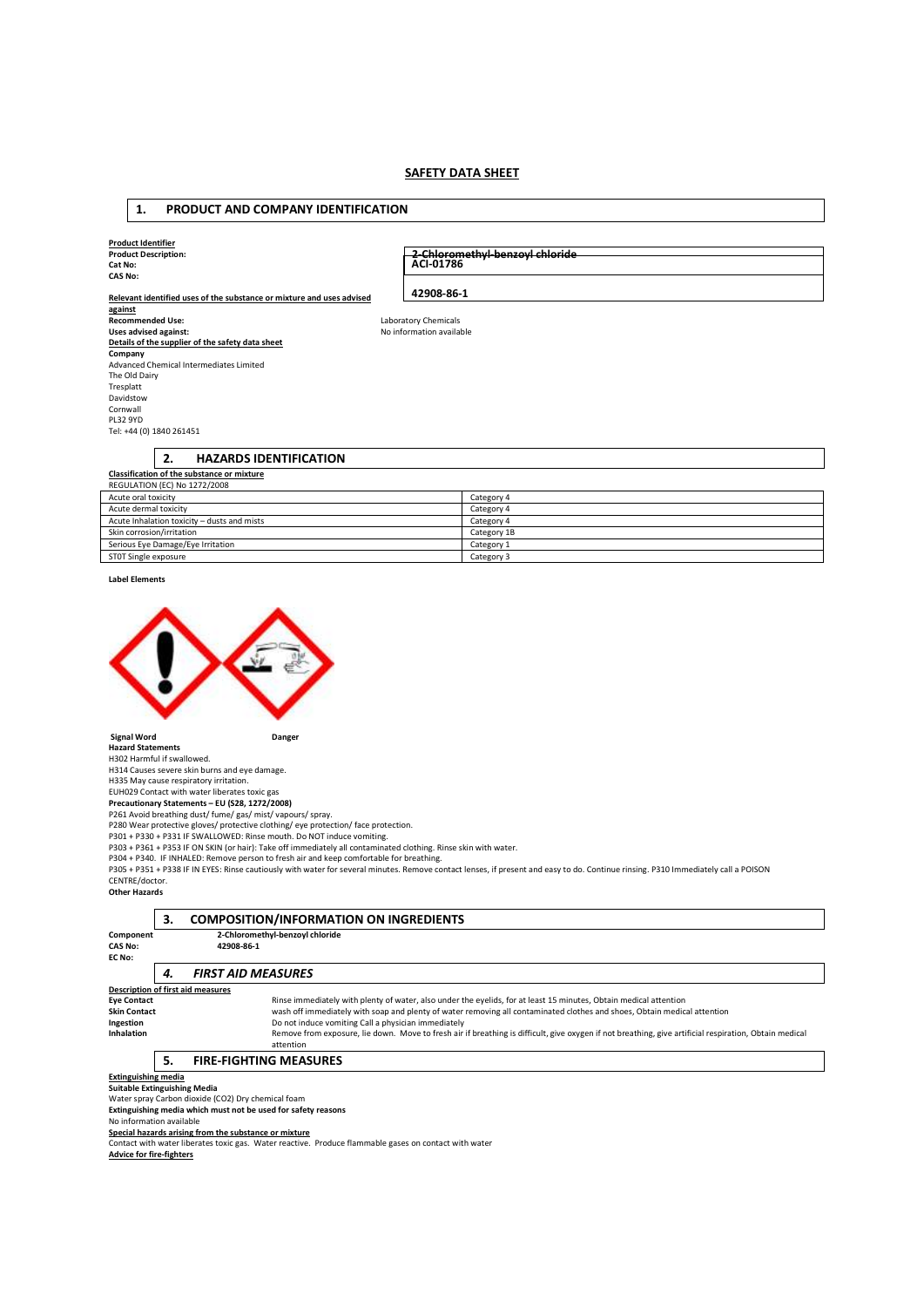As in any fire, wear self-contained breathing apparatus pressure-demand, MSHA/NIOSH (approved or equivalent) and full protective gear.

# **6. ACCIDENTAL RELEASE MEASURES**

**Personal precautions, protective equipment and emergency procedures** 

#### Ensure adequate ventilation **Environmental precautions**

Prevent further leakage or spillage if safe to do so

**Methods and material for containment and cleaning up** 

Soak up with inert absorbent material (e.g. Sand, silica gel, acid binder, universal binder, sawdust) Keep in suitable and closed containers for disposal Wear self-contained breathing apparatus and protective suit. Do not expose spill to water.

# **7. HANDLING AND STORAGE**

#### **Precautions for Safe Handling**

Do not breath dust, do not breath vapours or spray mist. Do not get in eyes, on skin, or on clothing. Use only in area provided with appropriate exhaust ventilation. Do not allow contact with<br>water because of violent react

# **Conditions for Safe Storage, including and incompatibilities**

Keep in a dry, cool and well-ventilated place. Keep container tightly closed. Protect from moisture. Never allow product to get in contact with water during storage. Keep under nitrogen.<br> **8.** EXPOSURE CONTROLS/PERSONAL PR **EXPOSURE CONTROLS/PERSONAL PROTECTION** 

the region specific regulatory bodies<br>No information available

to workstation location.

| <b>Control Parameters</b> |                                                                                                                     |
|---------------------------|---------------------------------------------------------------------------------------------------------------------|
| <b>Exposure limits</b>    | This product, as supplied does not contain any hazardous materials with occupational exposure limits established by |

#### **Derived No Effect Level (DNEL) Predicted No Effect Concentration (PNEC)**

**Exposure Controls Engineering Measures** Ensure adequate ventilation, especially in confined areas. Ensure that eyewash stations and safety showers are close

**Personal Protective Equipment** 

- 
- **2. Hand protection** 
	-
	-

**Environmental Exposure Controls** 

**1. Eye protection 1. Example 1.** Goggles **2. Hand protection 1. Example 2. Protective** gloves **3. 3. Skin and body protection Wear appropriate protective gloves and clothing to prevent skin exposure <b>4. Respiratory protection Follow the OSHA respirator regulations found in 29 CFR 1910.134 OR Euro 4. Respiratory protection** Follow the OSHA respirator regulations found in 29 CFR 1910.134 OR European Standard EN 149. Use a NIOSH/MSHA or European Standard EN 149 approved respirator if exposure limits are exceeded or if irritation or other symptoms are experienced.

**Hygiene Measures**<br> **Handle in accordance with good industrial hygiene practice**<br> **No information available**<br>
No information available

# **9. PHYSICAL AND CHEMICAL PROPERTIES**

| <b>Physical State</b>      | Liquid      |
|----------------------------|-------------|
| Appearance                 | Pale yellow |
| <b>Boiling Point/Range</b> |             |
| <b>Melting Point/Range</b> |             |
| <b>Flash Point</b>         |             |
| <b>Molecular Formula</b>   | C8H6Cl2O    |
| <b>Molecular Weight</b>    | 189.04      |
|                            |             |

# **10. STABILITY AND REACTIVITY**

**Reactivity Chemical Stability**  Stable under normal conditions **Possibility of Hazardous Reactions**<br>Hazardous Polymerization **No information are activities in the Search A**NO information available Hazardous Reactions **Conditions to Avoid**  Incompatible products. Heat. **Incompatible Materials**  Acids, bases, strong oxidizing agents, strong reducing agents, water **Hazardous Decomposition Products**  In combustion emits toxic fume.

| vo information available |  |
|--------------------------|--|
| Jo information available |  |

**11. TOXICOLOGICAL INFORMATION** 

**Information on Toxicological Effects Acute Toxicity Component Information Chronic Toxicity**<br>**Carcinogenicity Sensitization**<br> **Sensitization**<br> **Sensitization**<br> **Mutagenic Effects**<br> **Mutagenic Effects Mutagenic Effects Mutagenic Effects No information available Reproductive Effects No information available Reproductive Effects Reproductive Effects**<br> **Reproductive Effects**<br> **Reproductive Effects**<br> **Reproductive Effects**<br> **Reproductive Effects Target Organs No** information available<br> **Cities:** Content of the Adverse Effects<br> **Cities:** Cities: The toxicological property **Endocrine Disruptor Information** None known

**Carcinogenicity Carcinogenicity Carcinogenicity Carcinogenic chemicals in product Carcinogenic chemicals in product Carcinogenic chemicals in product Carcinogenic chemicals in product Carcinogenic chemicals Developmental Effects** No information available **Other Adverse Effects** The toxicological properties have not been fully investigated

No acute toxicity information available for product